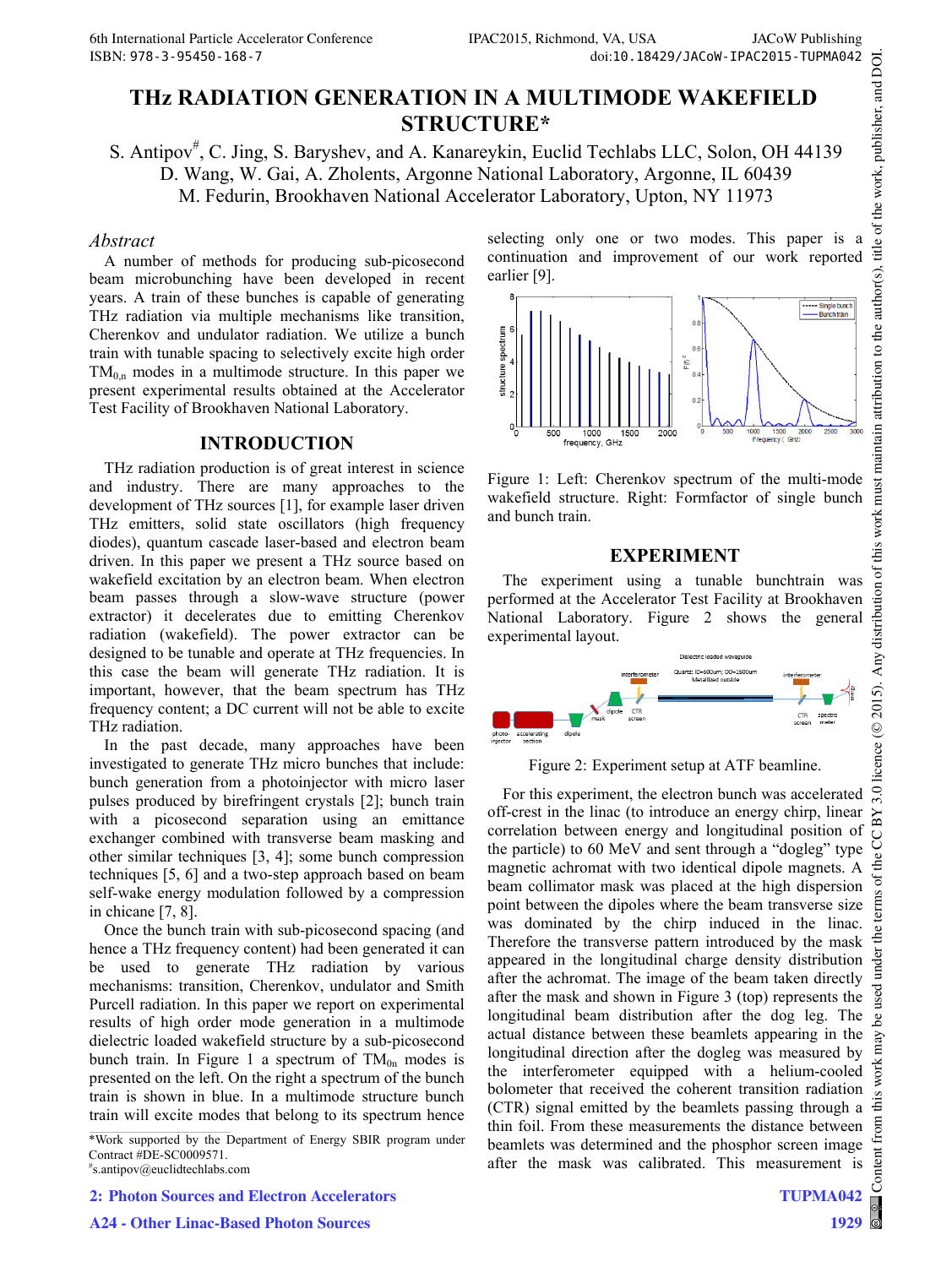© 2015). Any distribution of this work must maintain attribution to the author(s), title of the work, publisher, and DOI.  $\Xi$ Т presented on Figure 3 (bottom). The distance between beamlets depends on the initial beam chirp. Changing publisher. chirp from 4 degree to 6 degree changes separation significantly: from about 460 microns to about 265 microns.

work, The calibrated bunch train had been transported through a dielectric loaded structure made out of 2 inch he quartz tube  $(\epsilon=3.8; ID=1.2mm; OD=1.8mm)$  metallized title of t on the outside.



distribution of this work must maintain attribution to the author(s), Figure 3: Measurement data of the coherent transition radiation of bunch train under different chirp phase of the  $\tilde{\vec{z}}$ linac.



Figure 4: Interferometer measurement of the Cherenkov  $\frac{E}{2}$  radiation mixed with coherent transition radiation: bolometer signal intensity as a function of interferometer under mirror position.

Content from this work may be used under the terms of the CC BY 3.0 licence ( $\epsilon$ The autocorrelation function is symmetrical around the used maximal intensity measurement at  $\sim$ 12.5 mm mirror coordinate (Figure 4). This point represents the mirror position when optical path in both legs of the interferometer is identical. This measurement has two work features: CTR portion of the analyzed signal in the vicinity of maxima (12-13 mm) and the long range ripples this corresponding to Cherenkov radiation generated in the from wakefield structure. At this moment CTR signal dominates the measurement because collection efficiency Content for Cherenkov radiation is not optimized. However CTR

**1930**

time, hence dies off quick. Cherenkov radiation is narrowband: has many oscillations that is why we can characterize Cherenkov radiation by analysing autocorrelation function past the CTR region in the middle.



Figure 5: Spectrum from interferometer measurement. Wide-band bunch train spectrum and narrowband spectrum of the generated THz  $(0.82 \text{ THz} \sim 365 \text{ um})$ .

We got the following results in the experiment. By tuning a bunch train spacing via initial beam chirp we were able to excite individually  $TM_{03}$ ,  $TM_{04}$ ,  $TM_{05}$  and  $TM_{06}$  mode at 0.67, 0.82, 1.2 and 1.58 THz respectively (Figures 5 and 6). Slight difference with theoretical spectrum of the tube comes from the fact that quartz tube dimensions are nominal and actual dimensions may be off as well as vary over the length of the tube. THz signal obtained is a narrowband unlike the wide band bunch train frequency content. The THz signal is much more narrowband (less than  $1\%$  - more than 100 oscillations) than it was possible to measure due to beam stability and signal to noise ratio issues in the measurement system.



Figure 6: Spectrum from interferometer measurement. Wide-band bunch train spectrum and narrowband spectrum of the generated THz  $(1.2 \text{ THz} \sim 250 \text{ um})$ .

## **SUMMARY AND PLANS**

In conclusion, we have measured narrowband THz generation by a bunch train in a multimode dielectric loaded wakefield structure. In the past [9] the structure we used had a dense spectrum of  $TM_{0,n}$  modes and we were limited by a number of beamlets in a bunch train to be

**2: Photon Sources and Electron Accelerators**